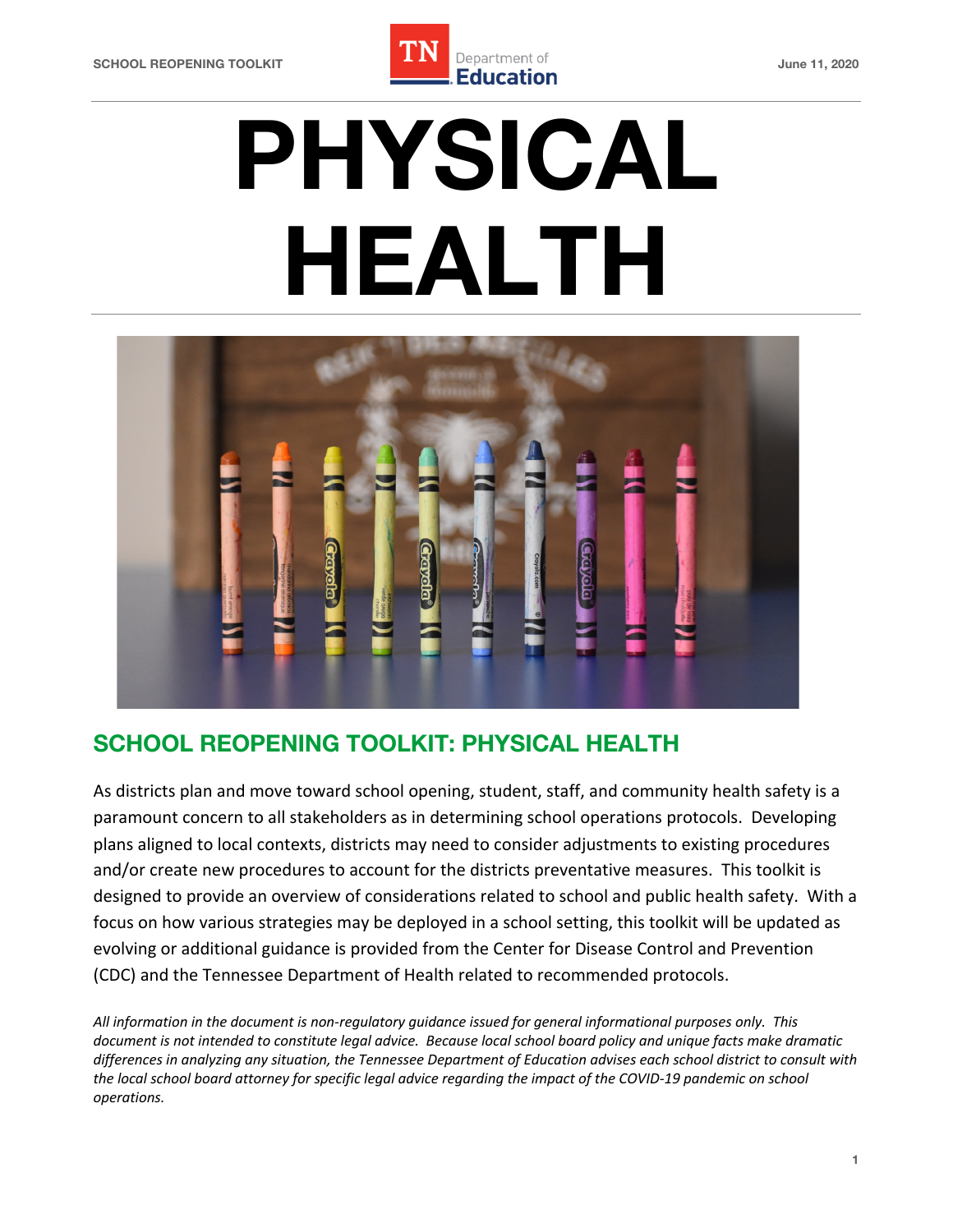

# **I. Best Practices**

#### **Build Capacity through Effective Planning, Communication, and Stakeholder Engagement**

 The spring of this past school year has demonstrated the incredible capacity of districts, teachers, leaders, families, and students to adapt in uncertain and unprecedented circumstances. For the coming school year, it will be necessary to first acknowledge that effort to provide students with the supports they needed, to provide opportunities to acknowledge the impact and toll of this period on our communities, to provide as much information as we can, to create healthy environments, and to be honest and authentic that we cannot predict how the next school year will unfold.

 Our planning—and contingency planning—will allow for proactive responses, while continually being informed by the local health conditions and through partnerships with local health departments. Our communication: to principals and leadership teams, to staff, to parents, and to students, will need to be clear, consistent, and frequent, but also authentic, caring, and aware. Stakeholder engagement, working together in partnership with local health departments, families, students, bus companies, and our communities, will be critical in ensuring strong implementation of district plans, in order to create the greatest possible adherence to the plans rolled out.

#### **Communicate Clearly, Consistently, and Frequently with Staff, Students, and Parents**

 The 2020-21 school year will be unlike any other. In order to create positive and healthy learning environments for students, staff, and parents, it is critical to develop student, staff, and family engagement plans with consistent framing and talking points to ensure that all communities buy in to the new policies and procedures of the new school year. Clearly communicate potentially confusing or hard-to-understand medical terminology, translate medical information for staff and school community, and collaborate with instructors whose curriculum includes health components to ensure information is understandable and grade-level appropriate. Clear, consistent, and frequent communication about expectations and clear, consistent implementation of district guidelines will result in higher adherence to guidelines that keep students, staff, and communities healthy and well.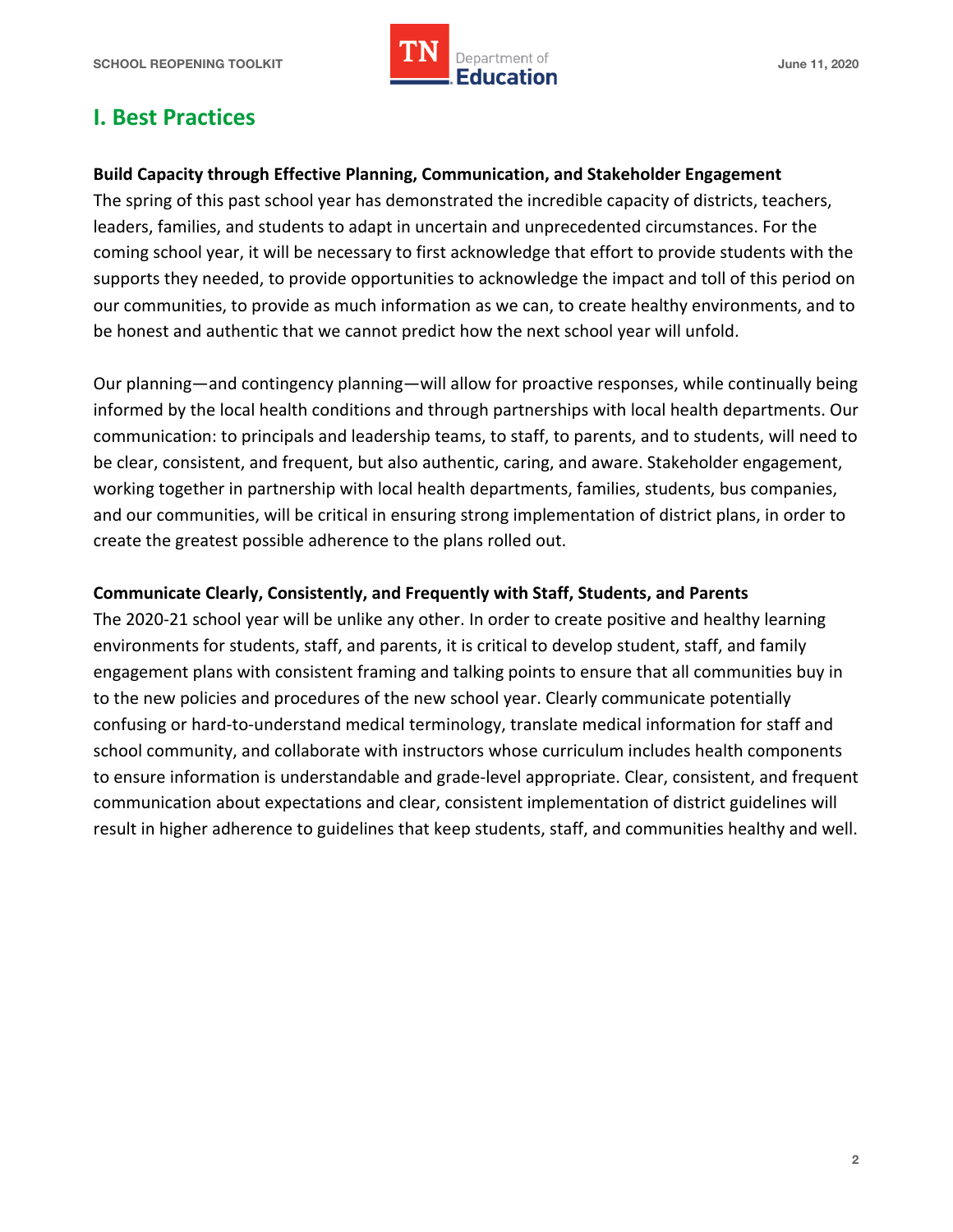

# **II. Recommended Schedules and Procedures**

Below are a checklist and templates to assist in communicating schedules and procedures.

#### *School Nurses/Designated School Personnel*

 In collaboration with your local health department and district command center, consider policies for school nurses and designated school personnel. See the CDC Considerations for Schools for more information.

| <b>Action Items</b>                                                                 | Complete |
|-------------------------------------------------------------------------------------|----------|
| Consider training of school nurses and/or personnel responsible for student health  |          |
| on screening students and staff and identifying clear protocols for next steps.     |          |
| Consider using an isolation room or area to separate anyone who has COVID-          |          |
| 19 symptoms or tests positive but does not have symptoms.                           |          |
| Consider specific PPE needs of school nurse/designated staff member and ensure      |          |
| consistent supply chain.                                                            |          |
| Consider designating staff member (i.e. school nurse) to remain current and report  |          |
| on Centers for Disease Control (CDC) and local health department updates. This      |          |
| person can work closely with the district's Coordinated School Health coordinator.  |          |
| Consider designating staff member (i.e. school nurse) to coordinate reporting       |          |
| procedures regarding staff and student absenteeism or illness.                      |          |
| Consider designating staff member (i.e. school nurse) to develop and continually    |          |
| update resource list to staff of community physical and mental health resources and |          |
| professionals. This can be done by working closely with the district's Coordinated  |          |
| School Health coordinator.                                                          |          |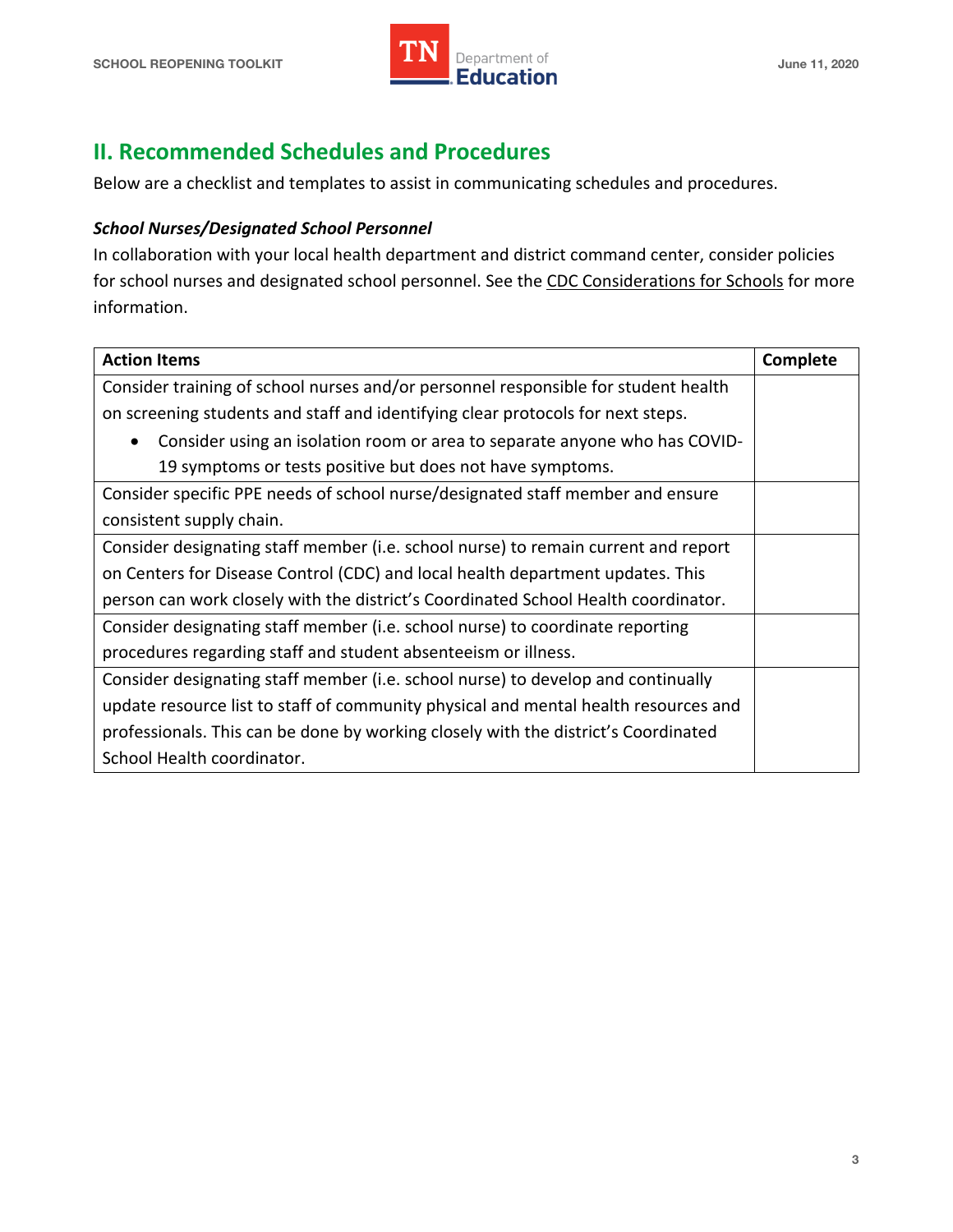

#### *Communication*

 In collaboration with your local health department and district command center, communicate clearly around COVID-19 symptoms and district policy and procedures. See the CDC Considerations for Schools for more information.

| <b>Action Items</b>                                                                         | Complete |
|---------------------------------------------------------------------------------------------|----------|
| In collaboration with your local health department, families, and parent-teacher            |          |
| organizations, consider developing a family engagement communication plan that              |          |
| includes informing parents of updated expectations for students in school, during           |          |
| online class sessions, and on the bus (if applicable). See the CDC Considerations for       |          |
| Schools for more information.                                                               |          |
| These district expectations should be communicated through notification                     |          |
| letters with translation to meet the needs of families. Additionally, districts             |          |
| should consider posting these expectations on their social media pages with                 |          |
| related video messages from the superintendent and other district leaders.                  |          |
| Families should receive advance notification and guidance on the following:                 |          |
| Home Learning Environment - It is important for families to provide the                     |          |
| space for learning online that is free of distractions such as other siblings or            |          |
| other electronic devices.                                                                   |          |
| Mandated Reporting - Families should receive reminders about regulations<br>$\bullet$       |          |
| for mandated reporting, which include what is seen during on-line lessons.                  |          |
| Access to Academic Support - If your district is providing additional tutoring<br>$\bullet$ |          |
| or learning supports, make parents aware of it with easy next steps to access               |          |
| or apply for them. This should include any partnerships with 21 <sup>st</sup> CCLCs.        |          |
| Access to Family Supports - provide a one-stop shop online resource page                    |          |
| for families to receive free counseling services, legal aid (i.e. child custody             |          |
| and eviction cases), and prescription glasses for kids. Also list local resources           |          |
| in the community for food, rent assistance, financial support for utilities, and            |          |
| Worksource programs. Be sure to include resources for families experiencing                 |          |
| domestic violence and homelessness. In some communities, it is best to list                 |          |
| and identify resources specific to serving the needs of undocumented                        |          |
| families or those impacted by the effects of a chronic illness in the home.                 |          |
| If available, a district representative such as the Coordinated Health                      |          |
| Coordinator should contact additional community health and wellness                         |          |
| organizations to provide supports (telehealth service options through mental                |          |
| health agencies, counseling programs through universities).                                 |          |
| Note: All online pages should have the capability of being translated and                   |          |
| should be constantly updated by the district and referred to by staff.                      |          |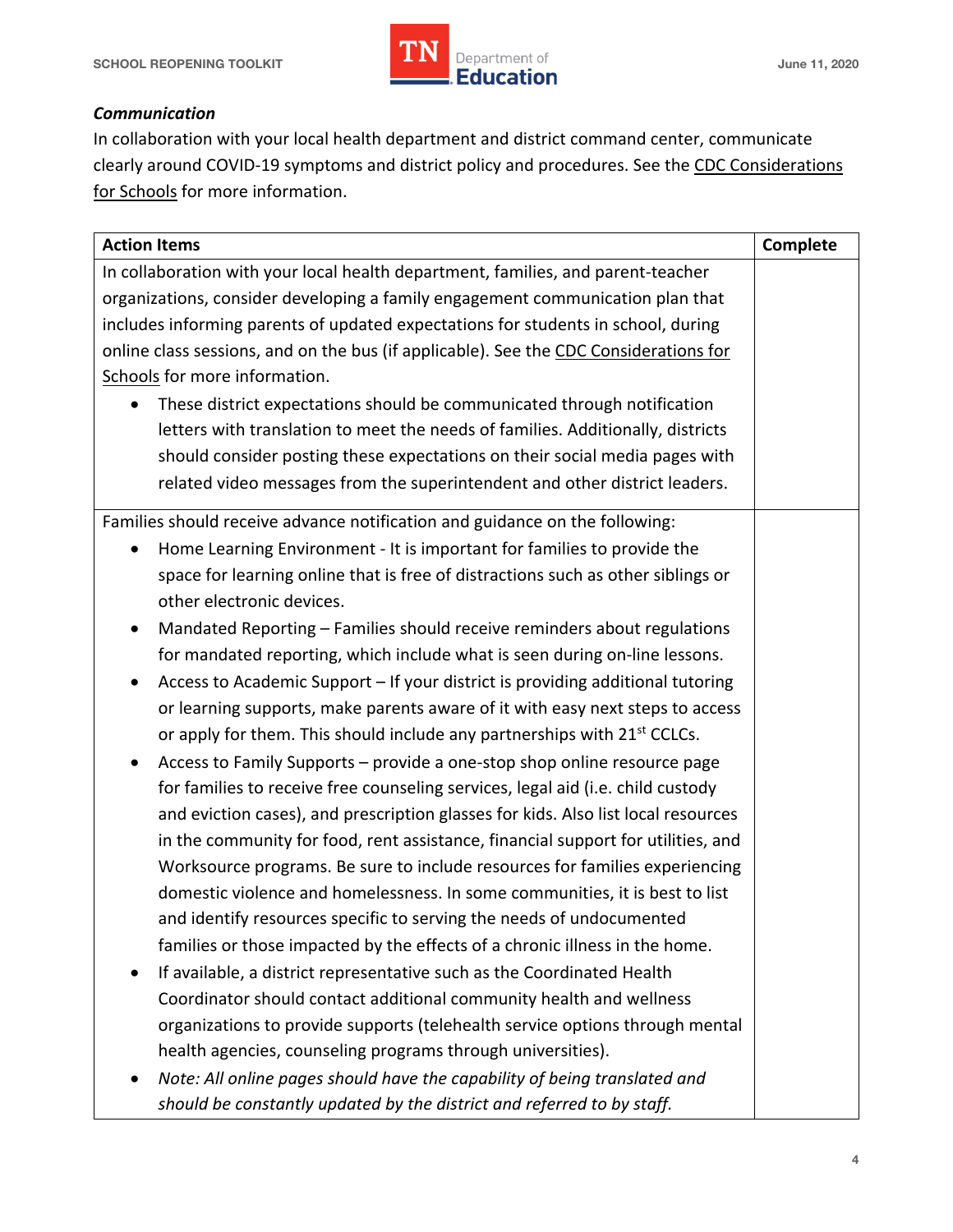

| Consider clear, consistent, and frequent communication to staff, families, and            |  |  |  |
|-------------------------------------------------------------------------------------------|--|--|--|
| students about COVID-19 symptoms and district policies.                                   |  |  |  |
| Consider how to actively encourage employees and students who are sick or                 |  |  |  |
| who have recently had close contact with a person with COVID-19 to stay                   |  |  |  |
| home. Deliberate policies that encourage sick employees and students to                   |  |  |  |
| stay at home without fear of reprisal, and ensure employees, students, and                |  |  |  |
| students' families are aware of these policies. Consider not having perfect               |  |  |  |
| attendance awards, not assessing schools based on absenteeism, and                        |  |  |  |
| offering virtual learning and telework options, if feasible.                              |  |  |  |
| Consider creating notification letter(s) to inform parents and caregivers of<br>$\bullet$ |  |  |  |
| district guidelines, school reopening procedures, and associated health and               |  |  |  |
| wellness protocols to reduce potential misinformation from unofficial                     |  |  |  |
| sources and ensure consistent messaging. Letter should be provided in the                 |  |  |  |
| dominant language of the recipient household.                                             |  |  |  |
| In collaboration with your local health department and district command center,           |  |  |  |
| deliberate around protocols and training for staff to ensure appropriate                  |  |  |  |
| communication regarding student health, personal health, HIPAA, and medical               |  |  |  |
| confidentiality. Consider protocols for communicating with parents, school staff, and     |  |  |  |
| communities around positive test result for a student, teacher, and/or staff member       |  |  |  |
| Ensure all media inquiries are directed to the appropriate school or district liaison.    |  |  |  |
| Develop talking points and FAQs in advance of media outreach and engagement.              |  |  |  |
| Ensure accurate contact information exists for every student as communication             |  |  |  |
| through e-mail or phone may be necessary during school closures or times of               |  |  |  |
| distance learning.                                                                        |  |  |  |
| Consider signage and other communication tools to reinforce messaging                     |  |  |  |
| Consider posting signs in highly visible locations (e.g., school entrances,               |  |  |  |
| restrooms) that promote everyday protective measures and describe how to                  |  |  |  |
| stop the spread of germs (such as by properly washing hands and properly                  |  |  |  |
| wearing a cloth face covering).                                                           |  |  |  |
| Consider broadcasting regular announcements on reducing the spread of                     |  |  |  |
| COVID-19 on PA systems.                                                                   |  |  |  |
| Consider including messages (for example, videos) about behaviors that                    |  |  |  |
| prevent the spread of COVID-19 when communicating with staff and families                 |  |  |  |
| (such as on school websites, in emails, and on school social media accounts).             |  |  |  |
| Administrative Reviews (AR) & Procurement Reviews (PR): If an SFA was slated to           |  |  |  |
| have either an AR or PR conducted during the unexpected closure period, please            |  |  |  |
| note guidance will be provided by regional consultants on when the reviews will be        |  |  |  |
| rescheduled.                                                                              |  |  |  |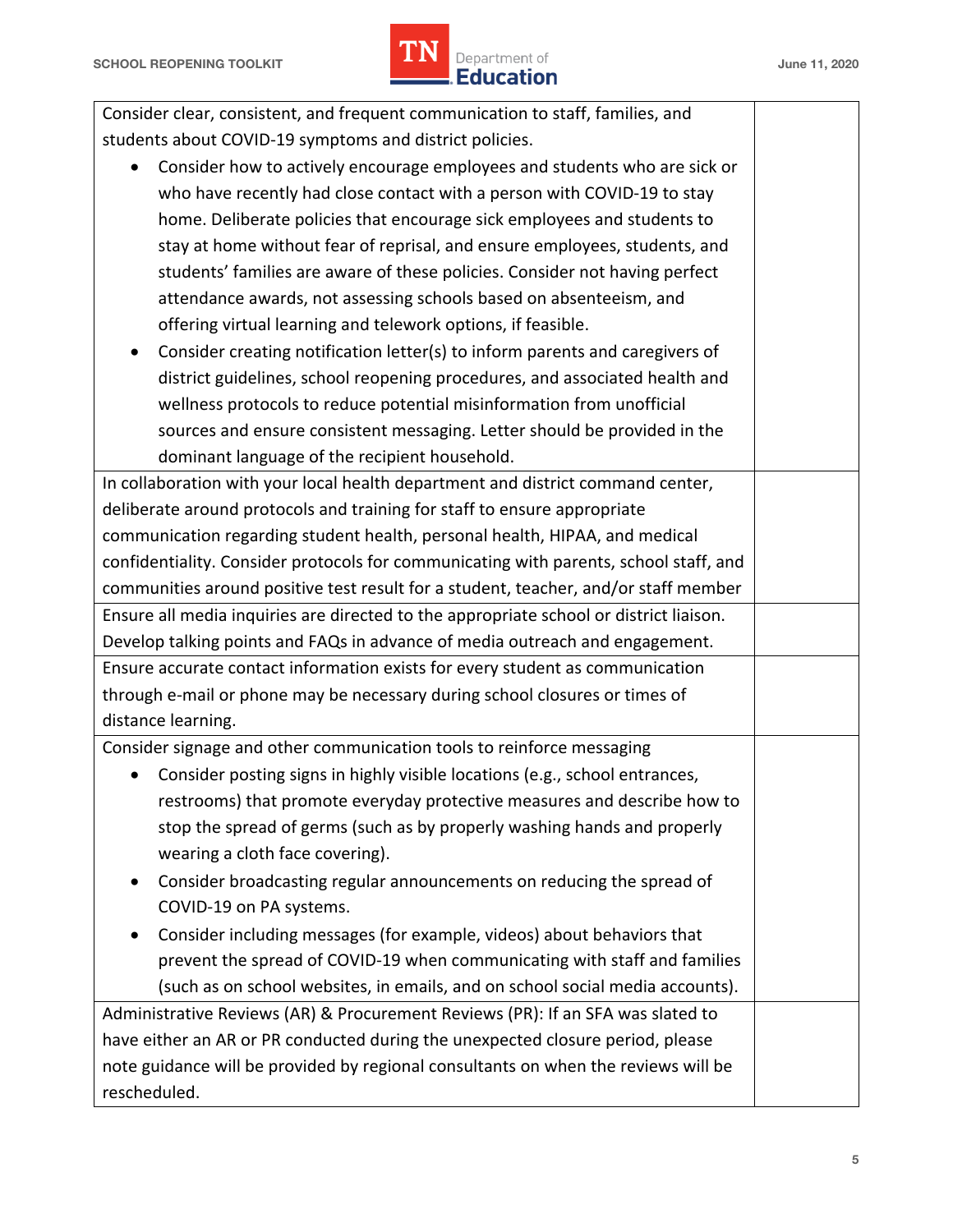# **III. Official Correspondence from the Department of Health**



# **Tennessee Department of Health Recommendations for the Management of COVID-19 in Schools**

#### **(Updated 7.31.2020)**

7.31.2020 update reflects:

• Further clarification of release from isolation

7.28.2020 update reflects:

- • Change in CDC requirements for isolation to 10 days from symptom onset (or positivetest, medications) and improvement in symptoms of COVID-19 if asymptomatic) and 24 hours without fever (without the use of fever reducing
- Updated language on isolation and quarantine
- Expanded information on cloth face coverings
- • Statement that a face shield is not a substitute for a cloth face covering but may be worn in addition to a cloth face covering
- Clarifications on release from isolation/quarantine
- • Request that school districts identify one individual who will contact the local/regional health department to report positive cases and request assistance on behalf ofschools

 The novel coronavirus (SARS-CoV-2) which has resulted in the COVID-19 pandemic has presented challenges to every aspect of our world, including the need to prematurely close, and now struggle with reopening, our schools. The following are general guidelines and considerations as schools prepare for the return of students and staff to schools in the safest manner possible. It is critical that all district and school staff are prepared to contribute to the prevention, rapid identification, and mitigation of the spread of COVID-19 in Tennessee's schools.

 As with any significant change, advanced planning is the key to successful implementation. In addition to the carefully considering the recommendations contained in this guidance and developing policies and school. Such exercises are designed to reveal gaps in planning that can be addressed before students and staff return to school. Suggested exercises may be found on the Tennessee Department of Health's webpage for educational facilities (<https://www.tn.gov/health/cedep/ncov/educational-orgs.html>) and at the following links. These may be adapted, as needed, to meet the specific needs of the district or school: procedures, schools are encouraged to engage staff in tabletop exercises in advance of the first day of

- COVID19 Practice Scenario for Education Facilitator Manual
- COVID19 Practice Scenario for Education Facilitator PPT
- COVID19 Practice Scenario for Education Situation Manual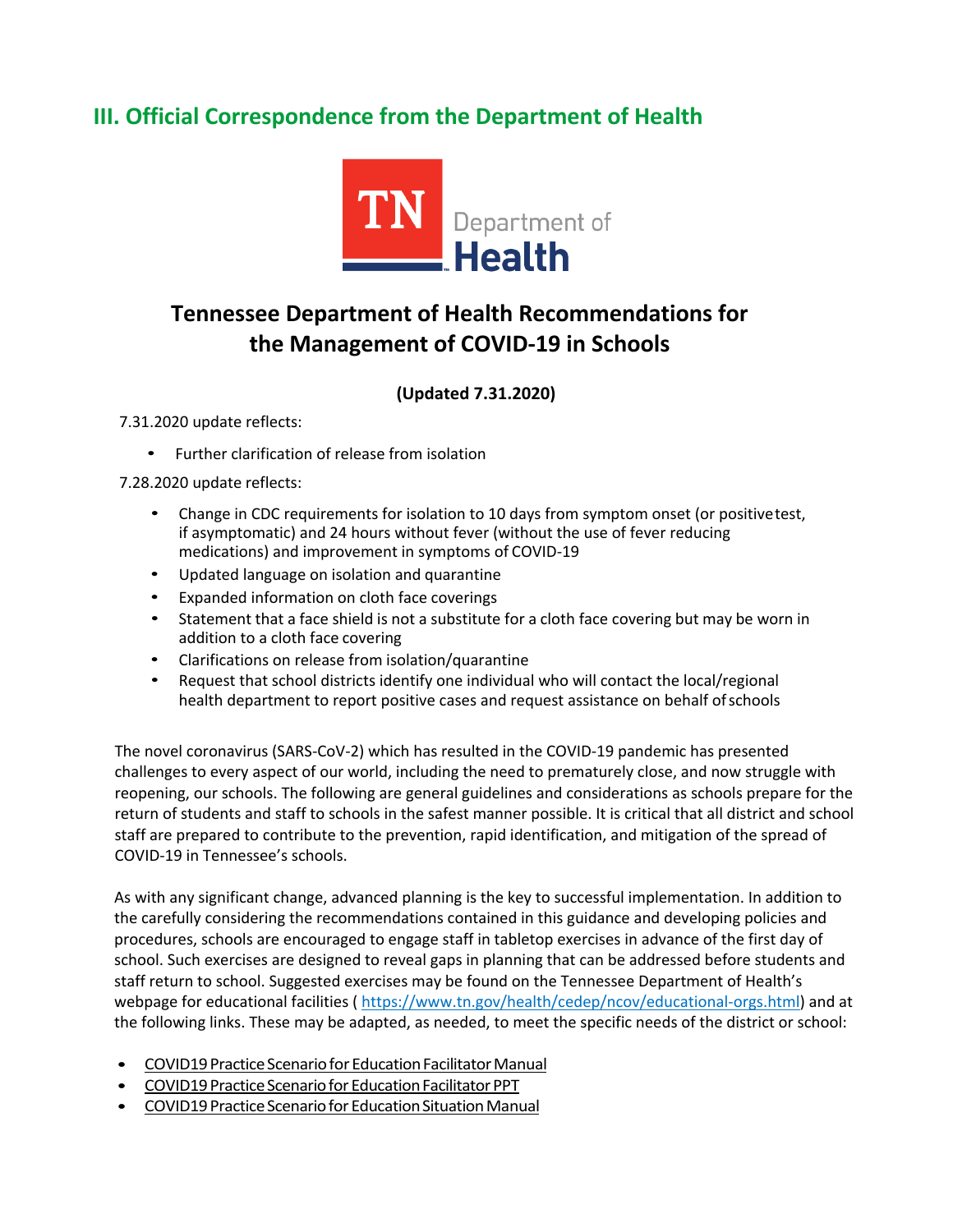

## **Overarching Recommendations**

 While no single action will eliminate the risk of transmission of the SARS-CoV-2 virus within a school or school district, implementation of several coordinated interventions may significantly reduce that risk. It is strongly recommended that the following general policies be adopted by all school districts:

- • Any student or staff who has symptoms consistent with COVID-19 or who has been diagnosed with COVID-19 must isolate at home for a period of 10 days from the onset of their symptoms (or the date they were tested, if asymptomatic) AND must be fever-free (without the use of fever- reducing medications ) AND have improvement in symptoms for at least 24 hours. This is not optional.
- Any student or staff who has been a close contact (within 6 feet for  $\geq$ 10 minutes) of a person with suspected or confirmed COVID-19 must quarantine at home for a period of 14 days from their last exposure to that individual. This is not optional.
- Parents should be instructed to keep their child at home if they are ill.
- • Any student or staff member with a fever of 100.4 degrees or greater, or who reports symptoms of COVID-19, should not be present atschool.
- • Every school should have an identified location where a student or staff member who is exhibiting symptoms of COVID-19 may be taken to isolate them from others until the individual can be picked up from school.
- home when ill. • School districts should have human resources policies in place that empower staff to remain
- • All staff should always wear a cloth face covering while on campus unless they have trouble sick/cloth-face-cover- guidance.html See detailed guidance below. A face shield is not a substitute for a cloth face covering but may be worn in addition to a cloth face covering. breathing or are unconscious, incapacitated, or otherwise unable to remove the cloth face covering without assistance.<https://www.cdc.gov/coronavirus/2019-ncov/prevent-getting>-
- • Unless a student has trouble breathing or is unable to remove a cloth face covering without assistance, all middle school and high school students should always wear a cloth face covering while in the school building. Middle and high school students may remove their cloth face covering when outdoors so long as social distancing can be maintained.
- • Unless a student has trouble breathing or is unable to remove a cloth face covering without school building. Elementary students may remove their cloth face covering when outdoors. Students who continuously play with, suck on, or chew their face covering should be excused from wearing one, as should students who will not tolerate a face covering. assistance or is sleeping, all elementary students should wear a cloth face covering while in the
- • Preschool children under age 2 years should **not** wear cloth face coverings. Young children who will not tolerate wearing a cloth face covering or who continuously play with, suck on, or chew their face covering, should be excused from wearing one.
- Schools should have a policy in place for symptom and temperature screening of students and staff.
- • Hand sanitizer containing at least 60% alcohol should be readily available for use by students and staff and students and staff should be reminded to frequently wash their hands with soap and water for at least 20 seconds or use hand sanitizer, especially before eating. Young children should always be supervised when using hand sanitizers and other cleaning products.
- Classrooms and high-touch surfaces such as door handles should be disinfected regularly throughout the school day. [\(https://www.cdc.gov/coronavirus/2019-ncov/community/reopen](https://www.cdc.gov/coronavirus/2019-ncov/community/reopen)guidance.html)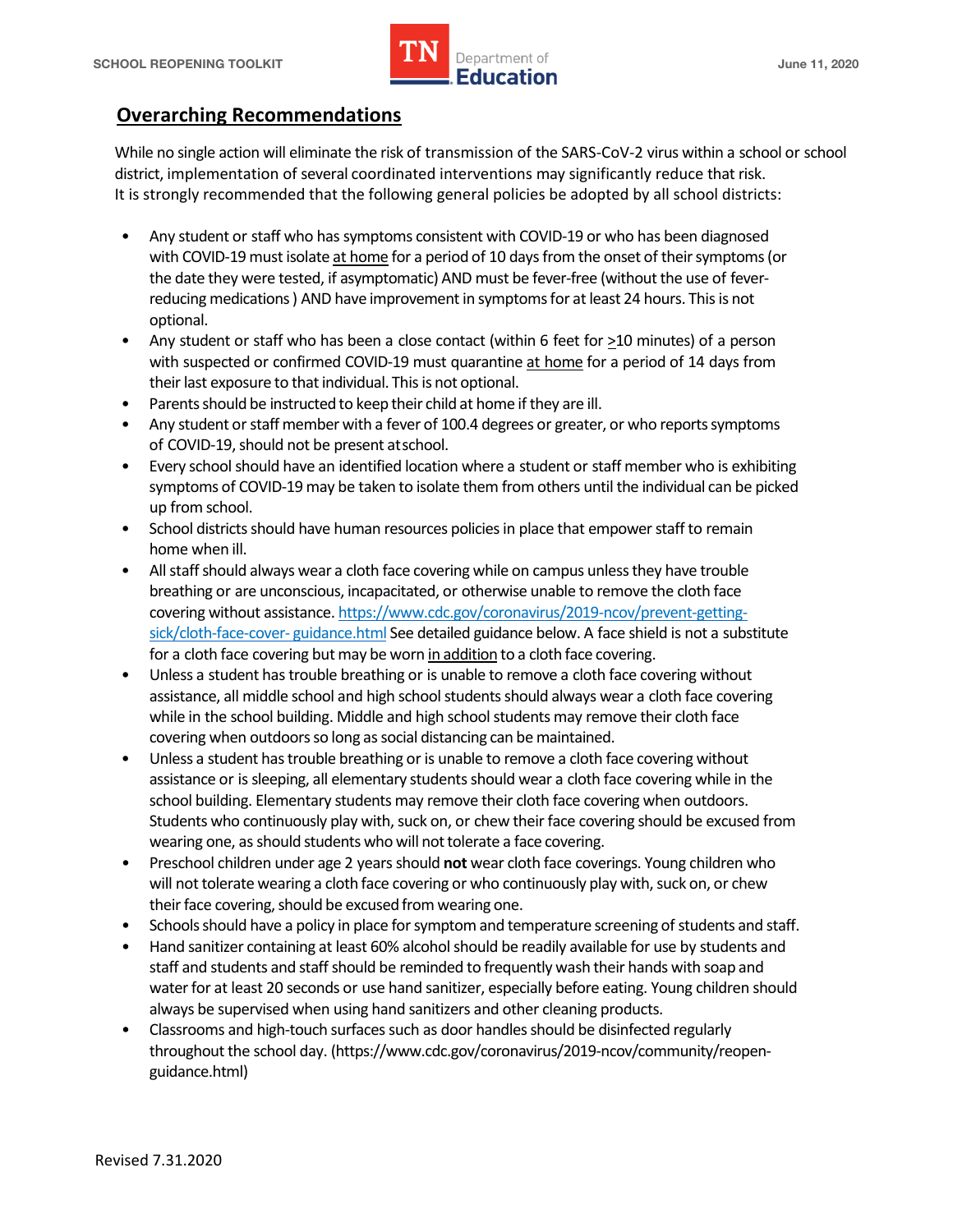

- and classrooms should be structured in such away as to facilitate this distancing, to the extent • Students and staff should maintain six feet between themselves and others whenever possible, possible.
- Congregating of staff in lounge areas or other shared spaces should be discouraged.
- social distancing can bemaintained • Schools should not hold mass gatherings such as assemblies and pep rallies unless appropriate
- Schools should not plan in-person field trips but are encouraged to plan virtual field trips, where feasible.
- • Parents should drop off children external to the building. Entry of parents and other community members should be strictly limited. Pick-up and drop-off times should be staggered to limit crowding.
- • Lunchtime should be restructured to allow children to eat lunch in their classrooms or outdoor spaces, rather than the cafeteria. Individuals should not wear masks while eating or drinking. Students and staff should be reminded to wash their hands or use hand sanitizer before and after eating.
- • Children who ride school buses should be seated one child per seat with an empty seat between them and the next child, if possible. Students from the same household may sittogether.
- Buses should be disinfected betweenroutes. • Bus drivers and students should wear a cloth face covering unless contraindicated as above.
- Schools should have policies in place that limit visitors in the school. Those that do visit should be screened for symptoms, have their temperature taken, and wear a cloth face covering while on campus.

# **Preventing COVID-19 in Your School**

 Preparation is the key to reducing the impact of COVID-19 upon your school. The following steps should be taken to prepare for the return of students and staff:

Supplies:

- Touchless thermometers for daily screening of students and staff
- Hand sanitizer (minimum 60% alcohol) anddispensers
- Disinfecting wipes and other cleaning and disinfecting supplies [\(https://www.cdc.gov/coronavirus/2019](https://www.cdc.gov/coronavirus/2019) ncov/community/pdf/Reopening\_America\_Guidance.pdf)
- Cloth face coverings for students andstaff
- Tape to mark floors for traffic flow and reminders to distance
- Surgical or N95 masks, face shields, gloves and gowns for nursing staff

Environmental Preparation:

- Determine student pick-up and drop-off plans that limit crowds or entry into the building
- Post signage to communicate and remind students, staff and parents of policies and procedures
- • Consider staggered start times, alternating days, or block scheduling by grades to decrease the number of students in the building at one time
- Designate one-way foot trafficpatterns
- Arrange classroom seating to permit socialdistancing
- Clean and disinfect water bottle filling stations regularly and consider closing water fountains
- Make hand sanitizer readily available for use by staff and students
- Consider moving teachers from room to room instead of having students change classes
- Consider how to best limit crowding in hallways as students move from one area of the school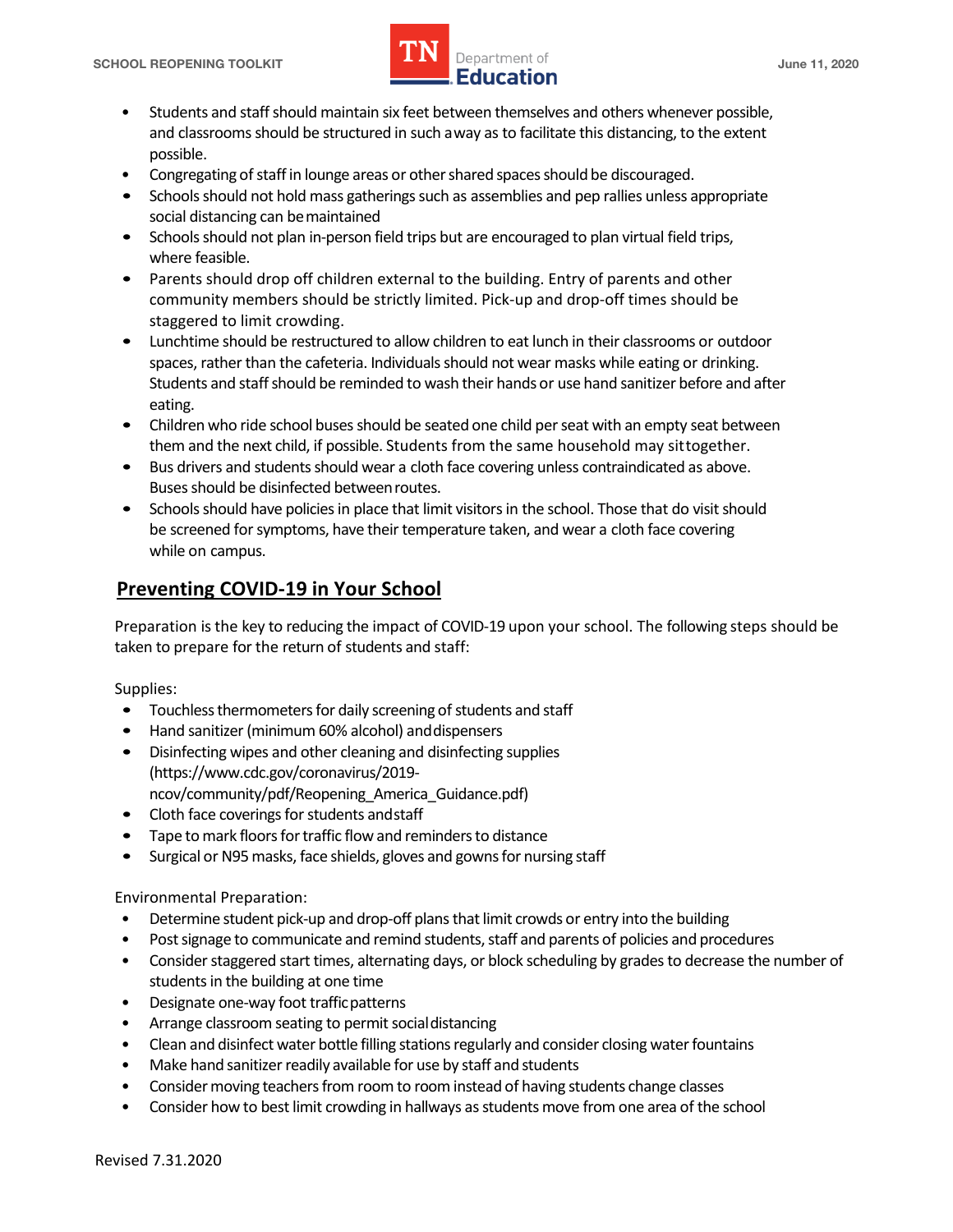

 reduce student travel through thebuilding to another. Consider eliminating the use of student lockers or assigning them by cohort to

- Determine how to provide lunch for students in their classrooms or outdoor spaces
- • Determine schedules for the regular cleaning and disinfection of workstations, restrooms and high- touch surfaces throughout theday
- • Eliminate high-touch surfaces, where possible. e.g., leave doors open, remove toys and materials that cannot be easily cleaned anddisinfected
- • Routine cleaning practices should be used for indoor areas that have not been used for seven or more days, for outdoor equipment (except for high touch surfaces), for indoor surfaces that are not high touch (e.g. bookcases, window coverings, wall decorations) and for floors and carpeted areas
- Utilize outdoor spaces whenpossible
- Do not use UV light-emitting devices as they are not safe for children or adults and may cause skin and eye damage

Staffing Considerations:

- • All staff should have temperatures checked with a touchless thermometer upon arrival to school and answer COVID-19 screeningquestions:
	- o Have you been in close contact with a confirmed case of COVID-19 within the past14 days?
	- o Are you experiencing a cough, shortness of breath, sore throat, or stomach symptoms?
	- o Have you had a fever in the last 48 hours?
	- o Have you had new loss of taste orsmell?
	- o Have you had vomiting or diarrhea in the last 24 hours?
- Provide training for new policies and procedures and the importance of modeling expected behavior
- • Provide education around identifying signs and symptoms of COVID-19 and implementation of the school's response plan if a case is identified
- Prepare staff for periods of remote learning
- Consider requiring staff to wear cloth face coverings, unless contraindicated
- • Develop human resources policies and modified work opportunities that empower staff to remain at home if ill
- Prepare for increased staff absenteeism and limited substitute teacher pools
- Prepare for increased numbers of staff who will retire or otherwise not return to school this fall

Considerations for School Health Staff:

- • Staff should be provided with appropriate medical personal protective equipment (PPE) to use when caring for students and staff
	- $\circ$  Surgical masks or N95 masks (with appropriate fit test)
	- o Gloves (non-sterile)
	- o Disposable gowns
	- o Face shields or other eye protection
- • Asthma treatments should be provided via metered dose inhaler (MDI) with a spacer or spacer and mask rather than a nebulizer, when possible. Nebulizer treatments should be performed in performed outside. The room should undergo routine cleaning and disinfection after the use of a a space that limits exposure to others and with minimal staff present. Staff should wear an N95 face mask, gloves, and eye protection. Rooms should be well-ventilated or treatments should be nebulizer
- • Peak flow meters should not be used unless student health staff are wearing gloves, an N95 face mask, and eye protection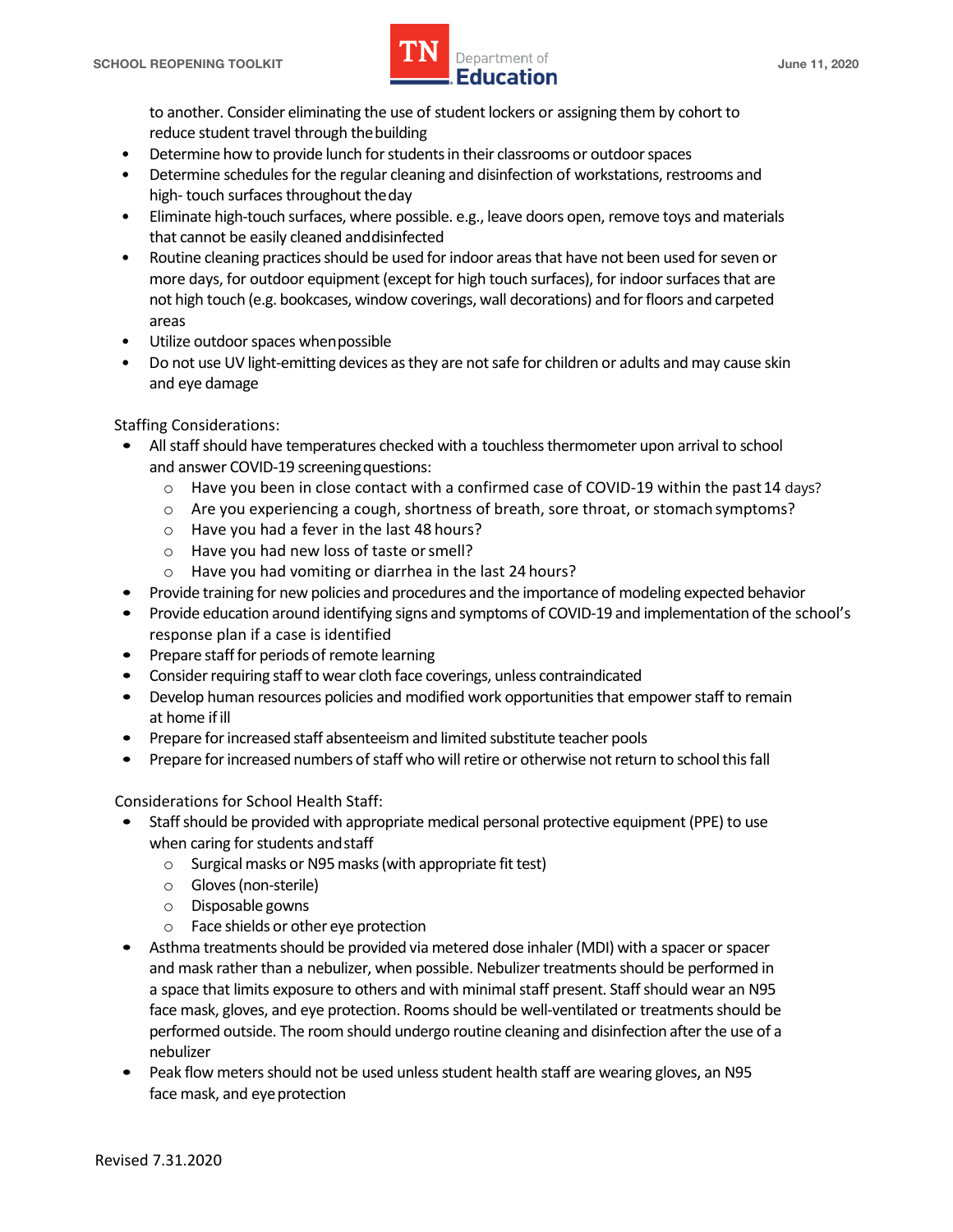

• Staff should be trained on the proper donning and doffing of PPE

Student Considerations:

- • All schools should have a plan in place for symptom screening and temperature checks. School allow parental report of symptom screening and temperature checks performed at home may be considered. Symptom screening should include the followingquestions: policies must balance the practicality of performing these screening procedures for large numbers of students with the potential for early detection of a symptomatic student. Methods to
	- o Have you been in close contact with a confirmed case of COVID-19 within the past14 days?
	- o Are you experiencing a cough, shortness of breath, sore throat, or stomach symptoms?
	- o Have you had a fever in the last 48 hours?
	- o Have you had new loss of taste orsmell?
	- o Have you had vomiting or diarrhea in the last 24 hours?
- • Communicate the school's preparation, policies, and procedures to families well in advance of the beginning of school
- to remove their face mask without assistance. For individuals who have difficulty with wearing a [\(https://www.autismresourcecentral.org/social-stories-for-young-and-old-on-covid-19/](https://www.autismresourcecentral.org/social-stories-for-young-and-old-on-covid-19) and emergency) may be used to assist in adapting to wearing a face covering • Consider requiring students to wear cloth face coverings unless under age 2, sleeping, or unable cloth face covering, behavior techniques and social skills stories [https://www.yai.org/news-stories/blog/using-social-stories-support-people-idd-during-covid-19-](https://www.yai.org/news-stories/blog/using-social-stories-support-people-idd-during-covid-19)
	- $\circ$  People who are deaf or hard of hearing—or those who care for or interact with a person who is hearing impaired—may be unable to wear cloth face coverings if they covering. If a clear face covering isn't available, consider whether you can use written communication, use closed captioning, or decrease background noise to make communication possible while wearing a cloth face covering that blocks your lips. rely on lipreading to communicate. In this situation, consider using a clear face
	- mental health conditions or other sensory sensitivities, may have challenges wearing a cloth face covering. They should consult with their healthcare provider  $\circ$  Some people, such as people with intellectual and developmental disabilities, for advice about wearing cloth face coverings.
	- o Younger children (e.g., preschool or early elementary aged) may be unable to wear a cloth face covering properly, particularly for an extended period. Wearing of cloth of 6 feet from others (e.g., during carpool drop off or pick up, or when standing in line atschool). Ensuring proper cloth face covering size and fit and providing children with frequent reminders and education on the importance and proper wear of cloth face coverings may help address these issues. face coverings may be prioritized at times when it is difficult to maintain a distance

#### <https://www.cdc.gov/coronavirus/2019-ncov/prevent-getting-sick/cloth-face>cover- guidance.html

- etiquette, and social distancing • Teach and reinforce the importance of hand hygiene (especially before eating), respiratory
- • Consider assigned seating and cohort classes to minimize crossover among children and adults and aid in identification of close contacts of infected individuals
- • Consider cohorting middle and high school students with students enrolled in a similar academic track (e.g., students taking Advanced Placement classes also take other classes together)
- Discourage sharing of supplies andequipment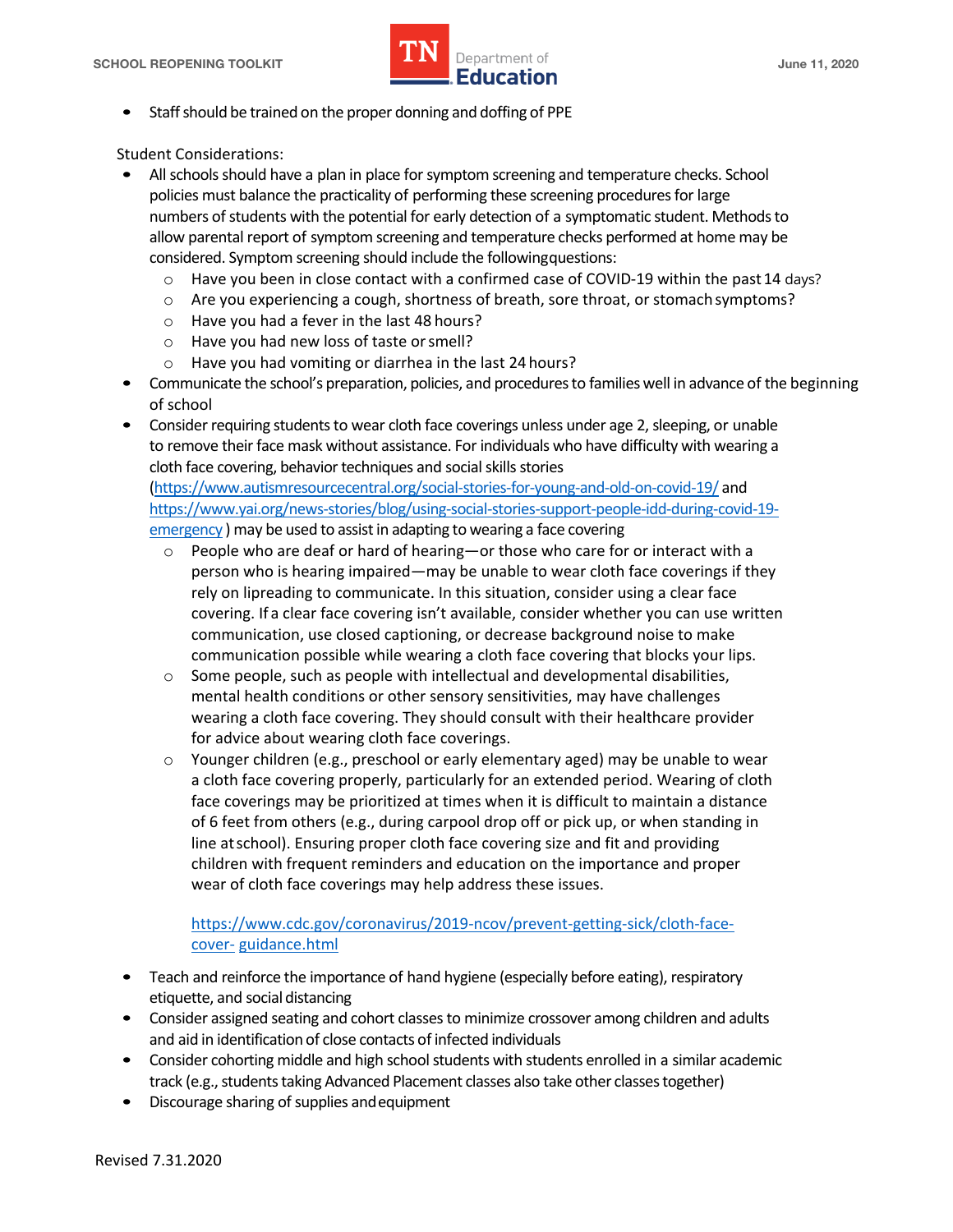

- • Avoid close physical proximity when students are engaged in activities that result in forced exhalation (singing, shouting, exercise). These activities are best conducted outdoors and with increased physical distancing
- playground time and clean equipment betweencohorts • Consider cohorting students during recess and limiting the size of groups participating in
- • Prepare for increased numbers of children who will be brought to school via private auto rather than school buses
- • Plan for the needs of children with identified health care needs that may place them at higher risk for complications, if infected. This includes plans for short or long-term remote learning, depending on the needs of the child

Transportation Considerations:

- Prepare for increased absenteeism of bus drivers and limited substitute driver pools
- Provide approved cleaning materials and develop cleaning schedules and protocols
- Bus drivers should wear cloth face coverings, unless contraindicated
- Students should wear cloth face coverings, unless contraindicated (see Student Considerations)
- • Provide drivers with gloves and face shields for cleaning and to wear when working with students who may transmit respiratory secretions
- Consider smaller routes to decreases crowding on buses
- Students from the same household may sittogether • Position students one per seat and with an empty seat between students, when possible.
- Consider assigned seats to assist with contact tracing and ensure physical distancing
- Keep windows open to increase air exchange, weather permitting
- during this process • Consider symptoms screening of students as they step off the bus in order to limit crowding

# **Developing and Communicating a Plan of Action**

- Staff and families should be aware of the school's plan of action when an individual in the school is
- showing signs or symptoms or has been diagnosed with COVID-19.
- • Draft call messages and letter templates to use to communicate with parents and staff after a case has been confirmed in the school. Ensure communications conform to HIPAA and FERPA regulations.
- • School districts should **identify one individual** who will contact the local or regional health department to report positive cases and request assistance on behalf of schools. **Schools should report their concerns to the school district, rather than individually contacting the local or regional health department.**

# **Action Plan: Response to COVID-19 in Your School**

 and symptoms of COVID-19 and are well-aware of the school's planned response when someone in the building is exhibiting signs or symptoms of COVID-19. School nurses or aides should be equipped to measure the temperature of any student of staff who may become ill during the school day and should have an identified area to separate or isolate students or staff who exhibit signs or symptoms of **Know the signs and symptoms of COVID-19:** It is critically important that staff are aware of the signs COVID-19.

Most Common Signs and Symptoms

- Temperature  $\geq 100.4^0$ F
- Cough
- Shortness of breath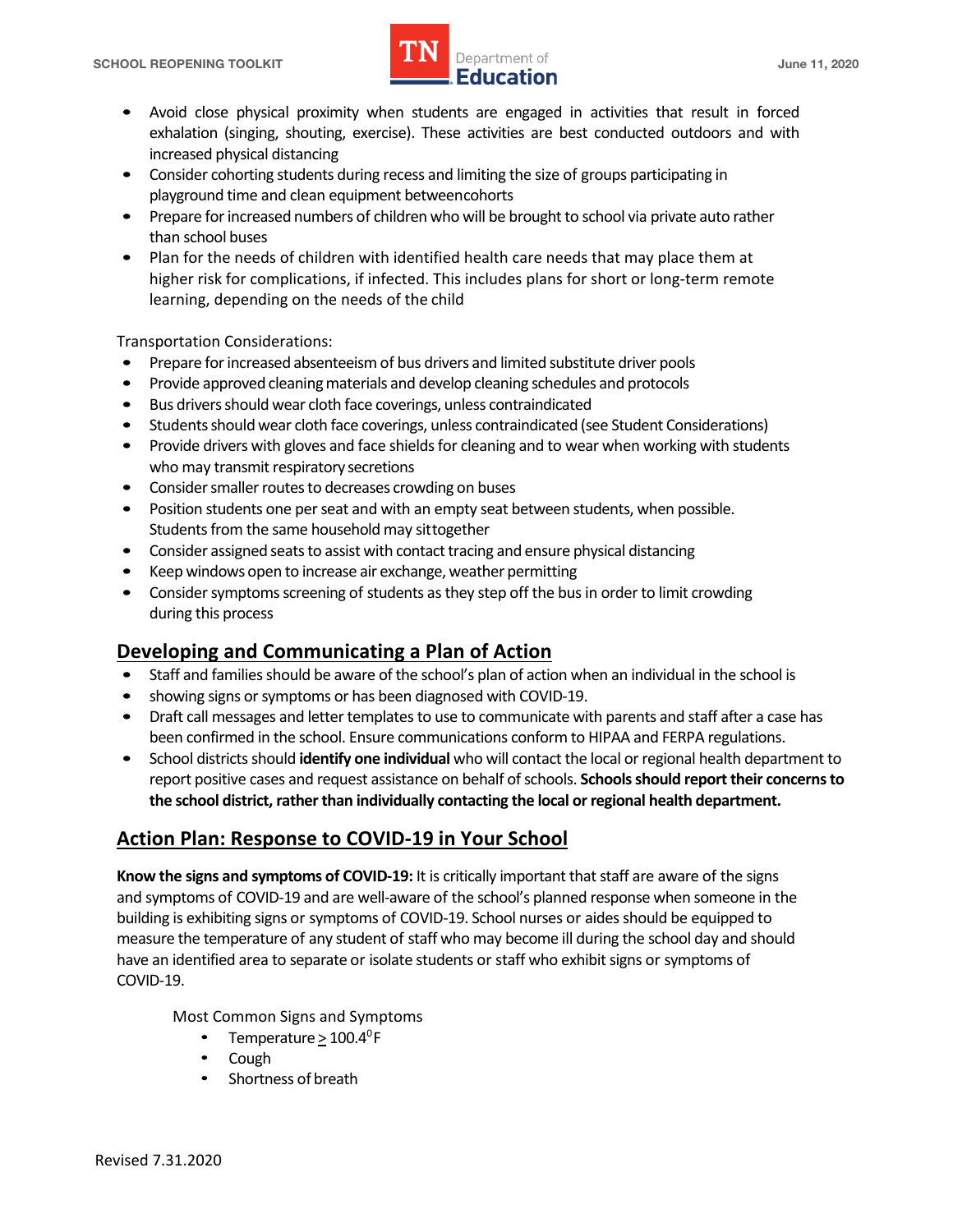

Other Possible Signs and Symptoms

- Diarrhea
- Abdominal pain (especially inchildren)
- Malaise
- **Fatigue**
- Rash
- Loss of taste or smell

#### **When someone becomes ill:**

- • If not already in place, immediately place a cloth face covering or a surgical mask on the ill individual (unless contraindicated) and move them to the place your school has identified as a safe area to isolate that individual.
- • Anyone assisting the individual should put on a cloth face covering or a surgical mask, eye with the ill individual. protection, a gown and gloves, if possible. Limit the number of people who are in direct contact
- appears to be seriously ill, call 911 and inform them that you are calling about a • Ensure the individual is safe and does not need emergent medical attention. If the individual possible/confirmed case of COVID-19.
- • Notify the emergency contact of the ill individual. If the individual is deemed stable, ask that they inform them of thesituation. be picked up from school. If the individual requires emergency medical attention, call 911 and
- hours before the individual's onset of symptoms until the individual has left school property. Those • Identify those who have been within six feet of the individual for 10 minutes or more at any time within 48 individuals will be required to self-quarantine for 14 days from their last exposure to that individual.
- Close the area(s) where the ill individual was present for  $\geq$ 10 minutes for 24 hours and then clean and disinfect those areas according to CDC and EPA guidelines (https://www.cdc.gov/coronavirus/2019- [ncov/community/disinfecting-building-facility.html](https://www.cdc.gov/coronavirus/2019-ncov/community/disinfecting-building-facility.html) )

 **Return to school:** Districts will need to modify sick policies to reflect the caution that must be taken when allowing children with recent illness to return to a closed cohort environment with limited ability to mitigate the spread of infection.

The following is recommended when considering when students and staff may attend school after illness:

- isolated immediately and sent home as quickly as possible. • Any student or staff who exhibits symptoms consistent with COVID-19 are to be masked and
- proof of a negative COVID-19 PCR test or a note of clearance from a health care provider or the Department of Health prior to returning to school but MUST meet ONE of the criteria below: • Students and staff who have been diagnosed with COVID-19, or whom have been in quarantine due to exposure to a suspected or confirmed case of COVID-19, are NOT required to provide
- • Students and staff **may return to school** if the answer to **ANY** of the following questions is **YES**:
	- **hours?** If so, the individual may return to school. No medical evaluation or proof of o **Did the individual have a positive COVID-19 PCR/antigen test (with or without symptoms), complete isolation for a minimum of 10 days from the onset of symptoms (or the date of the positive test, if asymptomatic) AND have resolution of fever (without fever-reducing medication) AND improvement in COVID-19 symptoms for at least 24**  negative COVID-19 test is required.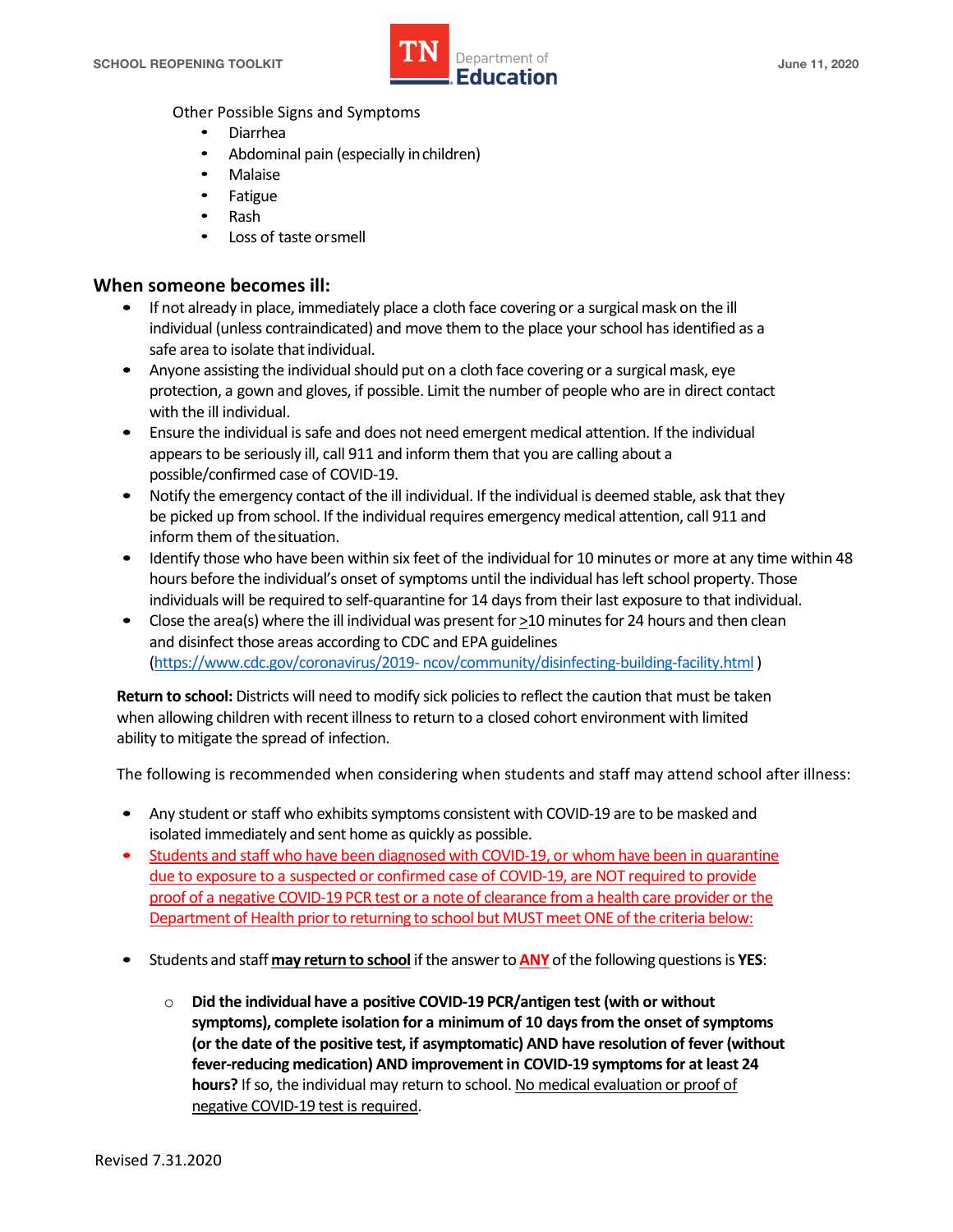

 o **Was the individual quarantined for 14 days due to exposure to a suspected or confirmed**  14- day quarantine period, the individual may return to school. No medical evaluation or period, the individual must complete isolation asabove. **case of COVID-19?** If that individual has remained asymptomatic and has completed the proof of negative COVID-19 test is required. If symptoms developed during the quarantine

 **documentation from their medical provider confirming their illness was not due to**  to school at the direction of their medical provider if they have been without fever (without the use of fever- reducing medications) for at least 24 hours and symptoms have been improving. Examples of acceptable diagnoses would include fever due to urinary tract infection, strep throat confirmed by a positive strep test, rash from poison ivy, etc. Diagnoses of respiratory and viral conditions such as upper respiratory tract infection (URI), pneumonia, pharyngitis without positive strep test, viral illness, etc., DO NOT return to school until another criterion is met. Individuals with symptoms consistent with COVID-19 who are without an acceptable alternative diagnosis are **treated as infected**  and are to isolate for 10 days from the onset of their symptoms AND have resolution of hours before returning to school unless the next criterion is met. **Does an individual who was ill with symptoms of COVID-19 have written COVID-19 because another explanation was identified?** If so, the individual may return exclude the diagnosis of COVID-19 and should not be considered adequate to authorize fever (without fever-reducing medications)AND improvement of symptoms for at least 24

- hours. This does not apply to anyone who had a positive test at any point during the illness - that individual must isolate for a minimum of 10 days from the onset of symptoms (or the reducing medication) AND have improvement in COVID-19 symptoms for at least 24hours. o **Does an individual who had symptoms of COVID-19 without documentation of an alternative diagnosis and without a positive COVID-19 test during this illness have a negative COVID-19 PCR test after the onset of their symptoms? (**e.g., individual develops a fever and cough, is evaluated by a medical provider, tested for COVID-19 while having symptoms, and the test is negative. Fever resolves and symptoms have been improving for at least 72 hours.) In this instance, the individual may return to school if fever has resolved without fever-reducing medications and symptoms have been improving for at least 72 date of the positive test, if asymptomatic) AND have resolution of fever (without fever-
- $\circ$  Has an individual who had any symptoms of COVID-19, but who was never tested during that illness and has no confirmed alternative diagnosis, completed isolation for a minimum of 10 days AND had resolution of fever (without fever-reducing medications) AND  **improvement in COVID-19 symptoms for at least 24 hours?** If so, the individual may return to school. No medical evaluation or proof of negative COVID-19 test is required.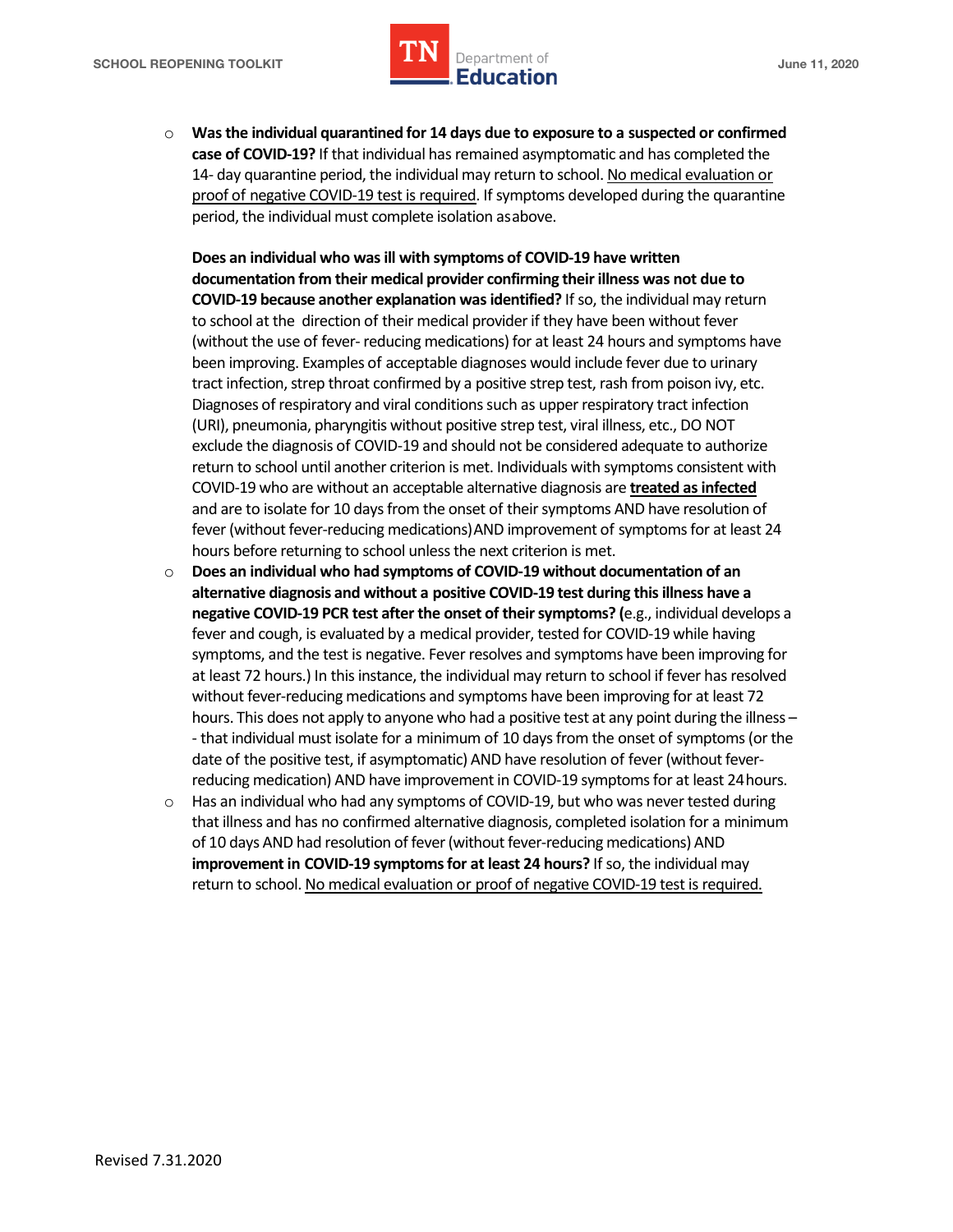

| Situation                                                                                             | Return to School                                                                                                                            | <b>Required Documentation</b>                                                                                                                                                                                                                                                                                                                                     |
|-------------------------------------------------------------------------------------------------------|---------------------------------------------------------------------------------------------------------------------------------------------|-------------------------------------------------------------------------------------------------------------------------------------------------------------------------------------------------------------------------------------------------------------------------------------------------------------------------------------------------------------------|
| Positive COVID-19 test                                                                                | After 10-day isolation AND 24 hours<br>without fever (without fever-<br>reducing medication) AND<br>improvement in symptoms                 | None                                                                                                                                                                                                                                                                                                                                                              |
| Close contact (within 6ft, >10 minutes)<br>with an individual with suspected or<br>confirmed COVID-19 | After 14-day quarantine if individual<br>never developed symptoms. If<br>symptoms developed, individual<br>must complete isolation as above | None                                                                                                                                                                                                                                                                                                                                                              |
| COVID-19 symptoms with<br>confirmed alternative diagnosis                                             | Per medical provider guidance if fever<br>has resolved for >24 hours and<br>symptoms are improving                                          | Written documentation from<br>licensed<br>medical provider that symptoms<br>were caused by a condition other<br>than COVID-19. Diagnoses of<br>respiratory and viral conditions<br>such as upper respiratory tract<br>infection (URI), pneumonia,<br>pharyngitis without positive strep<br>test, viral illness, etc., DO NOT<br>exclude the diagnosis of COVID-19 |
| COVID-19 symptoms with negative COVID-<br>19 test after symptom onset                                 | After fever has resolved without<br>fever-reducing medications and<br>symptoms have been improving for at<br>least 72 hours                 | Documentation of a negative COVID-<br>19<br>PCR test obtained after onset of<br>symptoms. Individual must NOT<br>have<br>had a positive COVID-19 test during<br>this illness.                                                                                                                                                                                     |
| COVID-19 symptoms AND<br>No testing                                                                   | After 10-day isolation AND 24 hours<br>without fever (without fever-<br>reducing medication) AND<br>improvement in symptoms                 | None                                                                                                                                                                                                                                                                                                                                                              |

# **Mitigating Spread of COVID-19 in Your School**

 **Facilitate Contact Tracing:** Contact your local health department as soon as you are made aware of a suspect or confirmed case of COVID-19.

- Assist the health department in identifying contacts of the infected individual
- Contacts are to self-quarantine for 14 days from their last contact with the infected individual

 **Empower staff to comply with quarantine:** Ensure human resources and student absentee policies allow for extended absences due to COVID-19 illness or exposure.

 students physically present in school. However, districts are encouraged to develop criteria for the consideration of closure of school(s) and/or the district. Every effort should be made to prevent a even a portion of a school, when a case or small outbreak affects only a small number of students or staff. Closures should be as limited as possible to minimize spread from close contacts with the case. District administrators are strongly encouraged to consult with state or local public health officials prior **Considerations for school building closure:** All policy considerations should start with a goal of having district-wide closure, and district administrators should consider it appropriate to close one school, or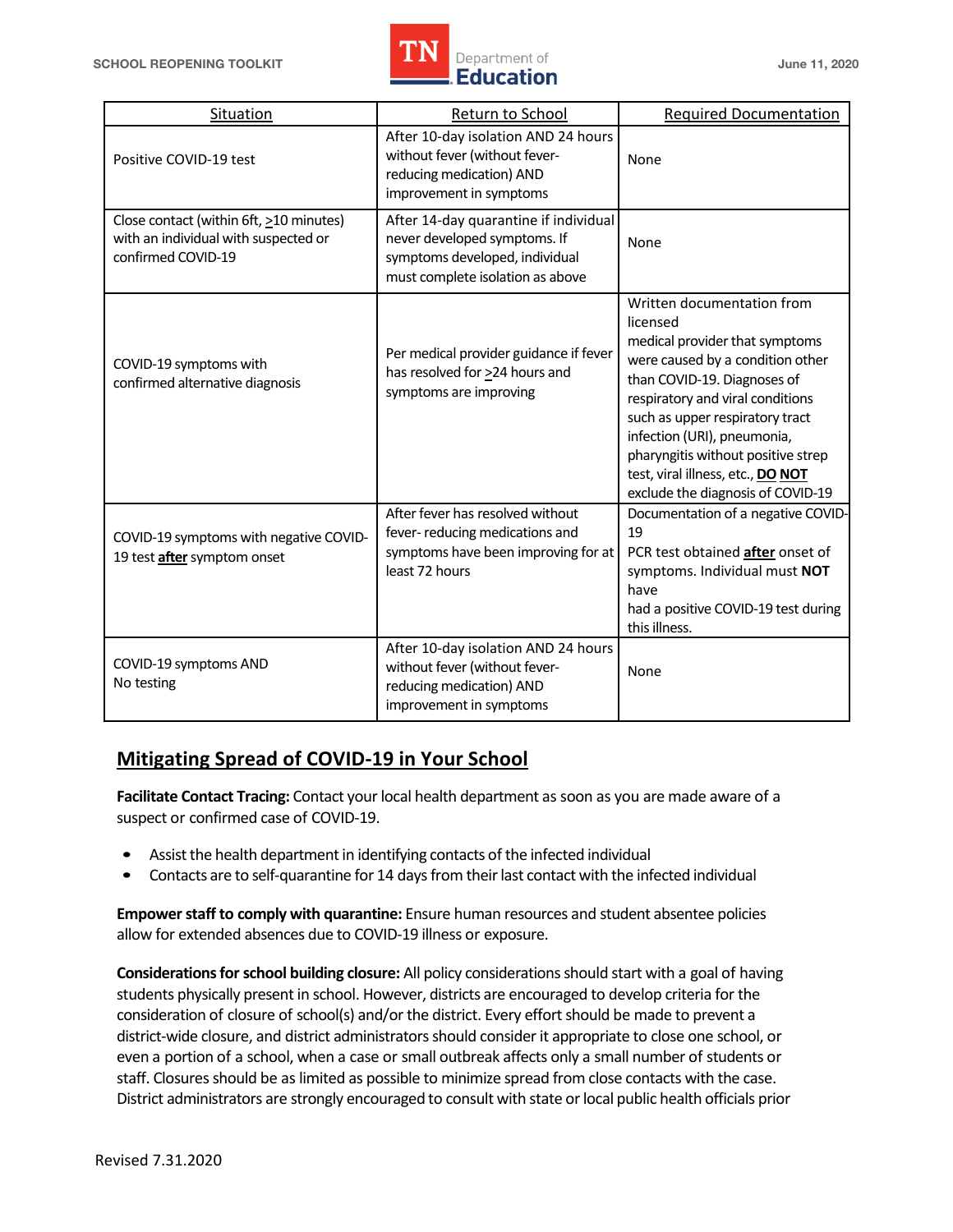

 to finalizing a decision to close a school or district. It is critically important that schools be able to pivot to be away from school for extended periods of time. **District administrators are discouraged from using metrics such as county active case rates as the sole determinant of school or district-level**  from in-person to distance learning so that disruption can be minimized while students and staff need **closures.** 

- • All students and staff who have been in close contact (defined as within 6 feet for 10 or more minutes) with a confirmed case **mus**t be quarantined at home for 14 days.
	- $\circ$  In instances where it is difficult to clearly identify contacts, this may result in the quarantine of the entireclass
	- there may be individuals in the classroom who are not close contacts and would not  $\circ$  In instances where seating may be well-defined and close contacts more easily identified, require quarantine
- • Consider closing a school building if a cluster of cases (defined as two or more cases that share a common source) is identified in one school and infection spread from that cluster cannot be confidently contained. Forexample:
	- $\circ$  Two ormore cases within the football team where the players are scattered through different classroom environments throughout theday
	- $\circ$  Two or more cases in the same math class where the students are scattered through different classroom environments throughout the remainder of theday
- • Consider closing a school building if there is widespread exposure of students and staff such that it is not possible to identify and quarantine contacts (e.g., if a staff member who was in contact tracing and reopen once contacts are identified andquarantined. with a large number of students for  $\geq$  10 minutes and was within 6 feet of those students is diagnosed with COVID-19). Schools may want to close temporarily (2-5 days) to allow for contact

#### **References:**

 **CDC "When You Can Be Around Others After You Had or Likely Had COVID-19**  <https://www.cdc.gov/coronavirus/2019-ncov/if-you-are-sick/end-home>isolation.html?CDC\_AA\_refVal=https%3A%2F%2Fwww.cdc.gov%2Fcoronavirus%2F 2019- ncov%2Fprevent-getting-sick%2Fwhen-its-safe.html

 **CDC Schools and Childcare Programs: Plan, Prepare and Respond** 

<https://www.cdc.gov/coronavirus/2019-ncov/community/schools-childcare/index.html>

 **CDC Interim Guidance for Administrators of US K-12 Schools and Child Care Programs**  <https://www.cdc.gov/coronavirus/2019-ncov/community/schools-childcare/guidance-for-schools.html>

 **CDC Considerations for Schools**  <https://www.cdc.gov/coronavirus/2019-ncov/community/schools-childcare/schools.html>

 **American Academy of Pediatrics COVID-19 Planning Considerations: Guidance for School Reentry** <https://services.aap.org/en/pages/2019-novel-coronavirus-covid-19-infections/clinical>guidance/covid- 19-planning-considerations-return-to-in-person-education-in-schools/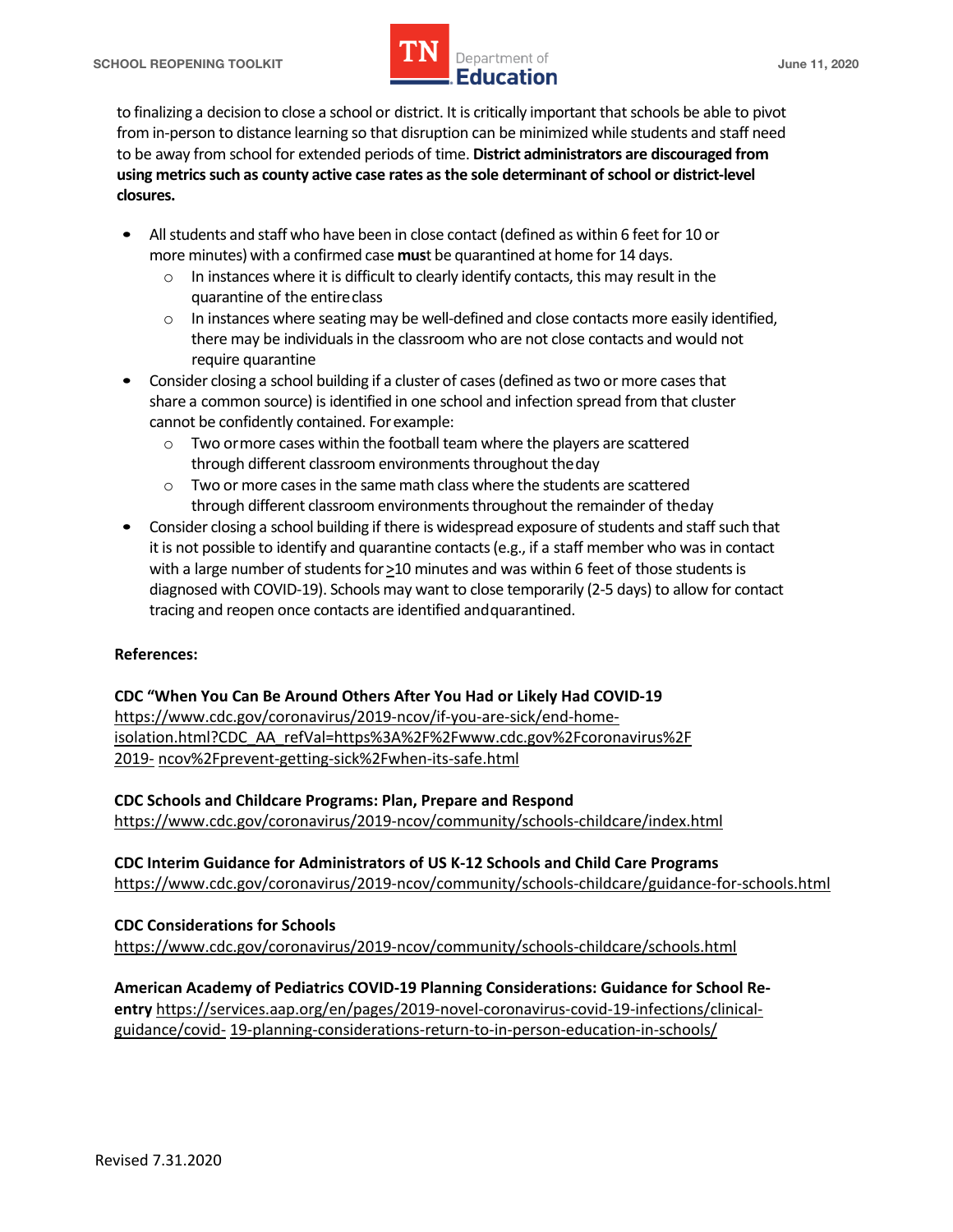

# **VI. Resource List**

#### **CDC Recommendations and Guidance**

Use the links below to access additional information from the CDC regarding school-related topics.

- CDC Considerations for Schools
- CDC Guidance for Schools
- • Guidance for Cleaning and Disinfecting
	- o General Guidance (Including Schools)
	- o Cleaning & Disinfecting

## **National Organization Resources**

#### Talking to Children about COVID-19

 Information from the National Association of School Psychologists on helping children cope with changes resulting from COVID-19

## Responding to COVID-19: Brief Action Steps for School Crisis Response Teams

 Information from the National Association of School Psychologists on action steps that can be taken by school crisis response teams to respond to COVID-19

 Countering Coronavirus Stigma and Racism: Tips for Teachers and Other Educators Information from the National Association of School Psychologists on tips for teachers and other educators to counter coronavirus stigma and racism

 Talking with Children: Tips for Caregivers, Parents, and Teachers during Infectious Disease Outbreaks (English)

 Substance Abuse and Mental Health Services Administration's English version of tips for caregivers, parents, and teachers during infectious disease outbreaks for talking with children

## Talking with Children: Tips for Caregivers, Parents, and Teachers during Infectious Disease Outbreaks (Spanish)

 Substance Abuse and Mental Health Services Administration's Spanish version of tips for caregivers, parents, and teachers during infectious disease outbreaks for talking with children

# Considerations for School Nurses Regarding Care of Students and Staff that Become Ill at School or Arrive Sick

 When schools reopen, there are key activities that school nurses should be focused on related to COVID-19, specifically regarding the care of students and staff that become ill at school or arrive sick

Interim Guidance for Administrators of US K-12 Schools and Child Care Programs